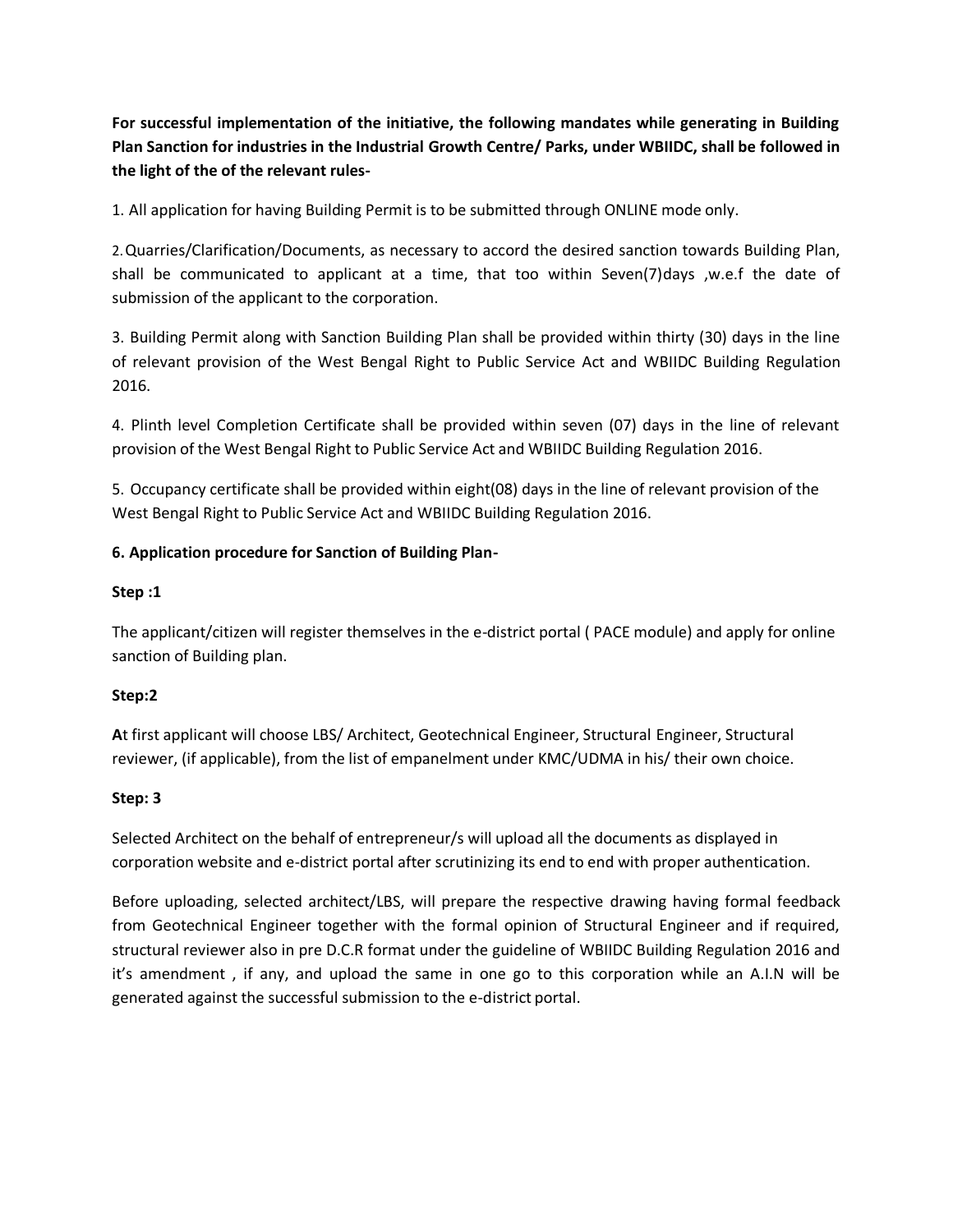### **Step:4**

After generation of AIN , the e- file will come to Executive Engineer(C)Building Cell.

### **Step:5**

Executive Engineer(C)Building Cell ,will check from his level and ultimately he will send the application to Assistant Engineer(C)Building Cell for final checking of all the attached documents as per relevant clause including checking of drawings in **AUTODCR format.**

### **Step:6**

After due checking of documents including successful generation of report from AUTODCR format, Assistant Engineer(C)Building Cell will sent the application including sanctioned fees based on build up area to Executive Engineer, as per approved flowchart.

If any kind of discrepancy will observed by Assistant Engineer(C) Building Cell regarding documents and drawings, the application will forward to Executive Engineer(C)Building Cell along with negative feedback .

### **Step:7**

In ideal condition and after having inter-alia approved flow process Executive Engineer(C) Building Cell, WBIIDC will finally send an intimation through e-district portal along with message/e-mail to Entrepreneur's for submission of applicable amount towards sanction of Building Plan.

If any kind of negative feedback will come from Assistant Engineer(C) Building Cell the application either reject or send back to applicant for modification. After modification the applicant may resubmit the application and the process will starts from Step:01

#### **Step:08**

On submission of sanctioned fees to this corporation from entrepreneur end, The CAO will forward to Executive Engineer(C)Building Cell along with his recommendation.

## **Step:09**

Executive Engineer(C)Building Cell will sanction Building Plan and 'Sanction Building Plan certificate' will be uploaded with auto generated BPS number, in E-District portal including digital signature by Executive Engineer(C) Building Cell, WBIIDC

## **Step:10**

If there is any shortfall or deficiency during scrutiny of the total process in order of approved flowchart of the corporation, the same will be notified to Entrepreneur through system for necessary compliance and after due compliance, building permit will be generated. In that case, repetition in order of approved flowchart will be maintained till fulfillment of the required criteria towards on line Building Plan Sanction and the stipulated 30 days timeline may not be applicable.

#### **Step:11**